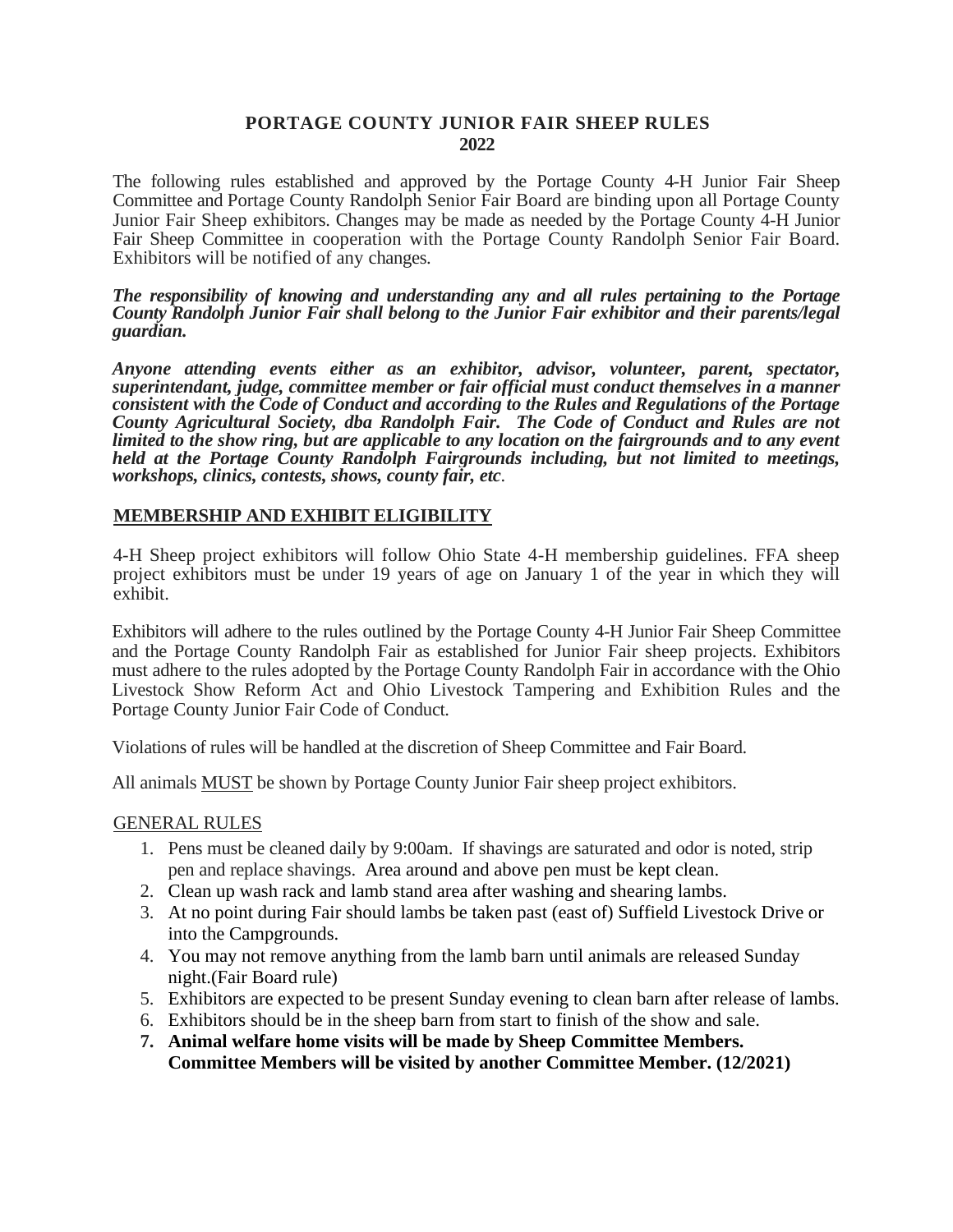# **SALE**

## **2-1-1 Rule**

Each Jr. Fair exhibitor may sell a maximum of two (2) market animal units of one species, and one (1) market animal unit each of two other species, hereafter referred to as the 2-1-1 Rule.

- 1. Limitation the species number of market animals each Jr. Fair exhibitor may sell through the Portage County Jr. Fair Market Livestock Sale are stipulated by the individual Jr. Fair specie committees and cannot exceed the 2-1-1 rule
- 2. If a Jr. Fair exhibitor is found to have violated the 2-1 -1 Rule, a monetary penalty based on the severity of the violation will be determined and enforced by the Sale Committee. Those forfeited proceeds will be placed into the Portage County Randolph Fair Market Livestock Auction scholarship Fund.
- 3. Grand and Reserve Champion carcasses will sell exclusive of the 2-1-1 Rule.

# **SALE ORDER**

Grand Champion Market Lamb Reserve Grand Champion Market Lamb Grand Champion Carcass Lamb Reserve Grand Champion Carcass Lamb Sr. Outstanding Market Exhibitor Jr. Outstanding Market Exhibitor Third Overall Market Lamb Fourth Overall Market Lamb Fifth Overall Market Lamb **Po. Co. Born & Raised Champion Po. Co. Born & Raised Reserve Champion (11/2021)** All First Place Class Winners-light to heavy All Second Place-light to heavy All Third Place-light to heavy Continue with class placings - light to heavy Non 30% weight gain lambs

Feeder lambs as determined by the market lamb judge: Market lamb judge shall select which animals if any are not ready for harvest, and will be sold as feeder lambs**.** Feeders will sell last.

# **MARKET LAMB RULES**

## **SPRING WEIGH-IN**

- 1. TARDINESS at SPRING WEIGH-IN: Lambs MUST be present by the end of the designated time block. If unforeseen circumstances arise, you MUST notify a committee member on the fairgrounds of the problem, before the end of the designated time. If no call and the lamb is late, the lamb will not be tagged or weighed.
- 2. All Jr. Fair market lambs MUST have the required Scrapie Identification Tag (by the mandatory spring weigh-in/tagging) in order to participate in the Portage County Randolph Jr. Fair*.*  Absolutely no exceptions. DO NOT bring a lamb to spring weigh-in without a Scrapie tag.
- 3. Lambs will be tagged at weigh-in with tamper-proof ear tags. No substitutions will be permitted. A \$5.00 fee will be charged for each lamb tagged. The \$5.00 fee is due by June 1.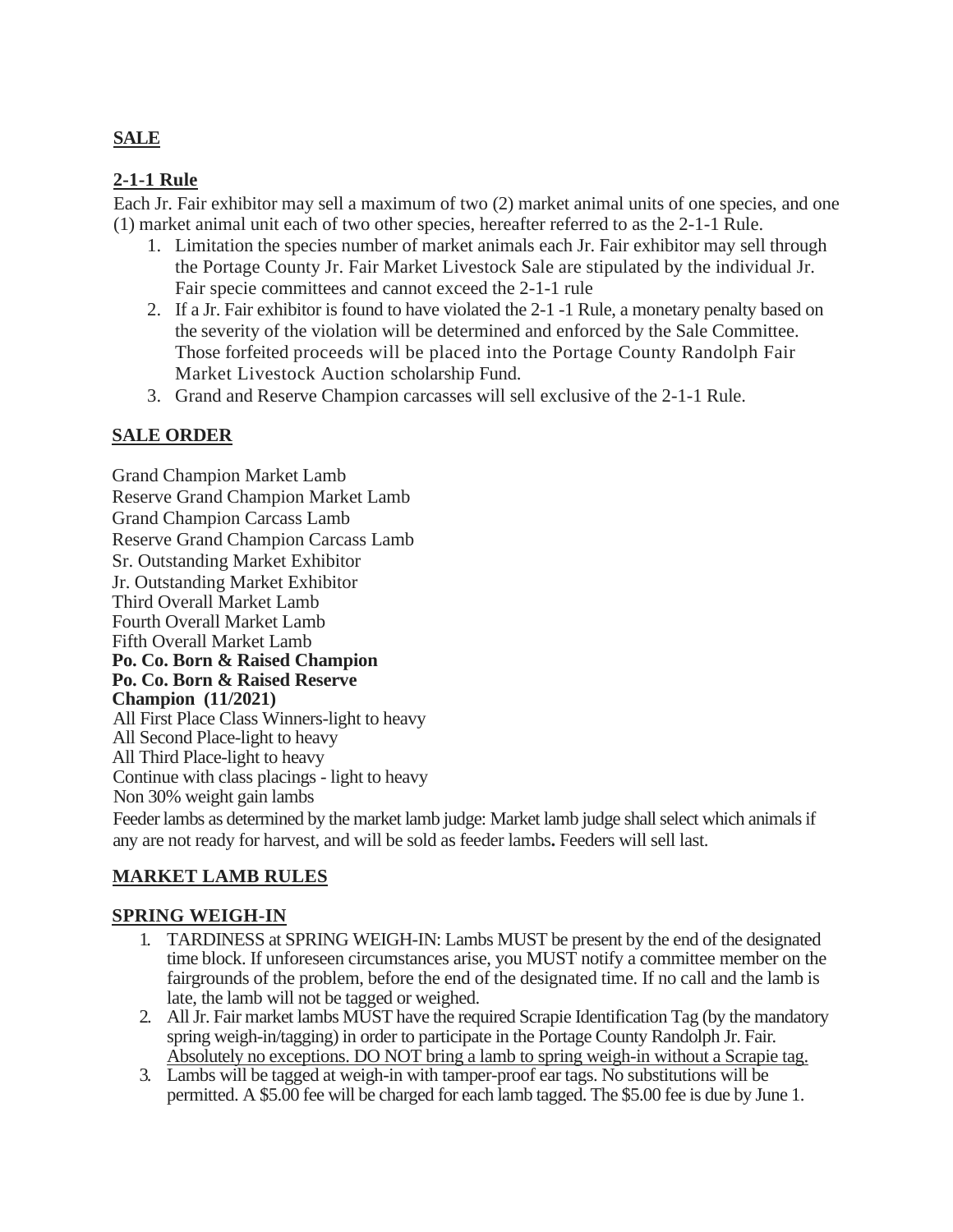- 4. Lost ear tags must be promptly reported to an adult 4-H/Jr. Fair Sheep Committee member as soon as possible so a replacement can be inserted.
- 5. Number of lambs permitted to weigh-in: Each exhibitor is permitted to weigh-in four lambs including the family spare at the mandatory spring weigh-in.
- 6. Each exhibitor may show:
	- a. One lamb for first year exhibitor
	- b. Two lambs for second year exhibitor or over
	- c. One lamb if chosen as secondary project
- 7. All lambs MUST be assigned to a Jr. Fair sheep project exhibitor at spring weigh-in. One lamb may be designated as a family spare. Definition of family spare- an extra lamb available to any member of the family, after each member has tagged at least one lamb in their name.
- 8. Lambs MUST be under the daily care of the Jr. Fair exhibitor; however, it is not necessary to keep the lamb at the owner's premise.
- 9. Lambs can be kept at a premise other than owner's at the discretion of the sheep committee. A written request from the member is required the first year, and MUST be submitted at the May Jr. Fair Sheep Weigh-ln/Tag-ln. The following years, as long as the housing remains the same, the address can be noted on the spring registration form. Lambs MUST remain in Portage County.

**Lambs must be kept in the county of the exhibitor's residence. Lambs can be kept at a premise other than the exhibitor's, at the discretion of the Sheep Committee. Lambs may not be housed by a breeder, unless it is the exhibitor's home. Out of county exhibitors must keep their lambs at their own residence. A sheep Project Housing Form must be submitted to the Sheep Committee by the April meeting of the current year. (12/2021)**

- 10. Lambs with contagious diseases (ex: sore mouth, foot rot) Must be weighed and tagged last. Owners must notify the committee before the lambs are unloaded.
- 11. Lambs must be castrated or banded by Spring Weigh-In.

## **TROPHY SPONSORS**

- 1. Mandatory trophy sponsors and money will be due to the treasurer of the Sheep Committee by June 1. Amount will be set annually by the committee. Violations will be handled at the discretion of the committee.
- 2. ALL Jr. Fair sheep exhibitors MUST present a written thank-you addressed to the Jr. Fair sheep program sponsor who donated the trophy they received during the Jr. Fair sheep show by the Sunday ending fair. Thank-you notes MUST be presented to a sheep committee member (preferably the committee secretary or treasurer**)** in order to be recognized as received. Any Jr. Fair sheep exhibitor who does not present a trophy sponsor thank-you according to these guidelines will have their sales check withheld until the committee receives a trophy sponsor thank-you.

## **FINAL WEIGH-IN**

- 1. All lambs must be brought to the fair and carcass contest clean. Dirty lambs will be sent home at the discretion of the sheep committee.
- 2. TARDINESS AT FINAL WEIGH-IN: Lambs MUST be in place and weighed by the end of the designated time period. If unforeseen circumstances arise, you MUST notify a committee member, at the event, of the problem before the end of the designated time period. If no call and the lamb is not in place by end of the designated time period, the lamb will be sent home.
- 3. It is the exhibitor's or their designee's responsibility to weigh their lamb once on the fairgrounds. If the lamb is not weighed by the end of the weigh-in period and there was no notification to an adult Sheep Committee member, the consequences are: The lamb must be removed from the Fairgrounds by 10:00pm Monday night.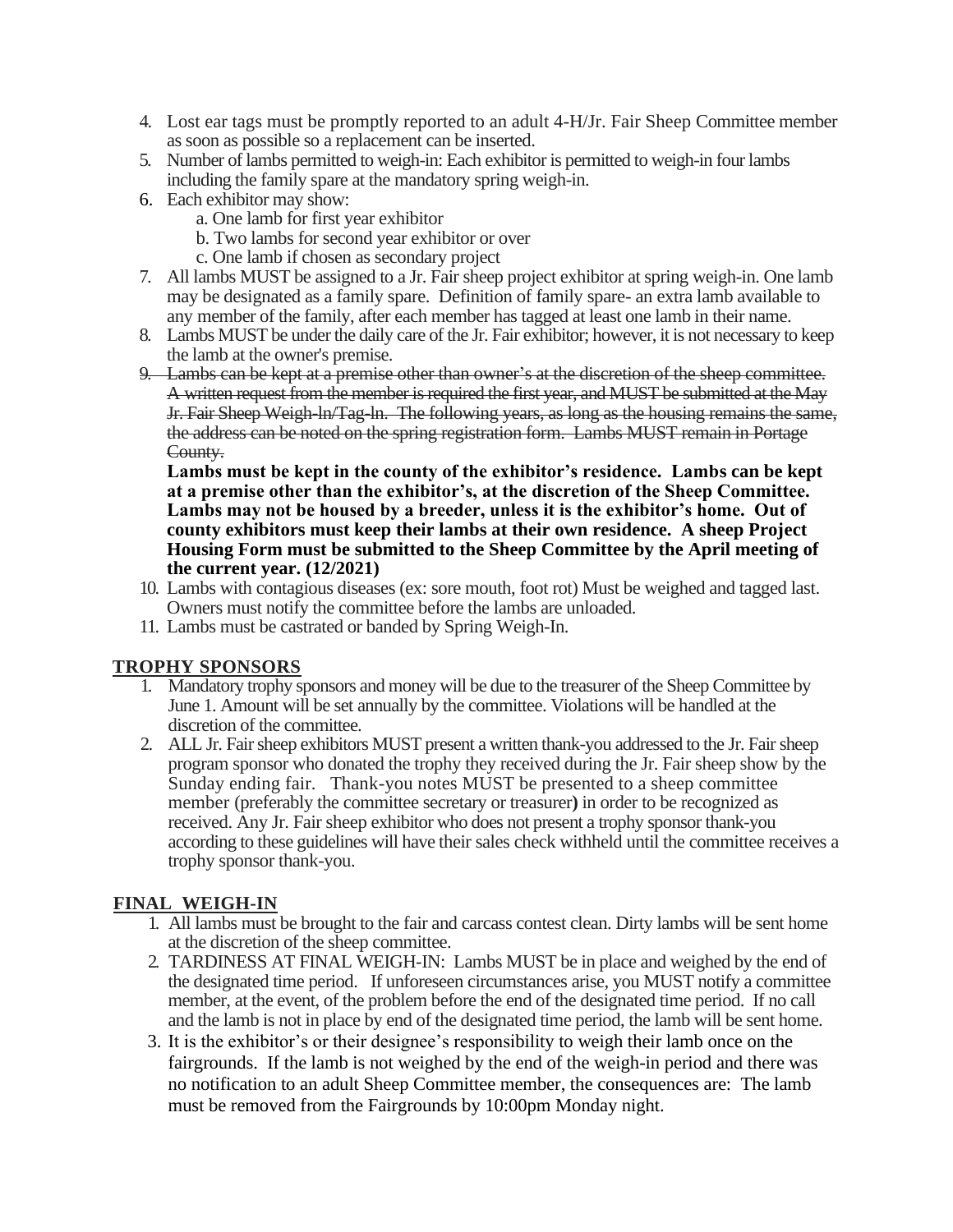# 4. DUNF forms must be turned in at Weigh-In**.**

## **DUNF must be submitted electronically before Weigh-In. (12/2021)**

- 5. All Jr. Fair market lambs MUST have the required Scrapie Identification Tag at Final Weigh-In in order to participate in the Portage County Randolph Jr. Fair or Carcass Contest*.* Absolutely no exceptions. Do NOT bring a lamb to final weigh-in without a Scrapie tag.
- 6. Lambs arriving at scale without Scrapie **and** Portage County tags are disqualified and will be sent home Monday night.
- 7. RE-WEIGH PROCEDURE AT FAIR WEIGH-IN: Only the person taking the lamb over the scale can ask for a weigh-back and MUST do so before the lamb returns to its pen. The person taking the lamb across the scale will be given an index card with the weight on it and asked if they agree or disagree with the weight shown on the card. If the weight presented on the card is accepted (a YES answer), the weight stands, and the lamb can return to the pen. If the weight presented on the card is not accepted (a NO answer), the lamb returns to the scale and is re-weighed immediately. The second weight stands as the final weight.
- 8. There will be a minimum 30% weight gain from spring weigh-in to final weigh-in for all market lambs entering the carcass contest or exhibiting at the fair. The consequences for each lamb not meeting the minimum weight gain are:
	- a. The lamb is disqualified from the Carcass Contest.
	- b. The lamb is disqualified from the Market Show and Project Champion Contest.
	- c. The lamb can be shown in Showmanship.
	- d. The lamb will be pen evaluated by the judge to determine feeder status.
	- e. The lambwillsell at the end of the sale order, but will not be marked differently in the program.
	- f. Exhibitor may choose to go home after weigh-in MONDAY NIGHT. If the exhibitor chooses to take the lamb home, it must be removed from the fairgrounds by 10:00p.m. Monday night

9. Market lambs may be wethers or ewe lambs. Improperly castrated wethers will be disqualified and handled under ODA guidelines

10. Exhibitor must provide food and water to protect the health and welfare of the animal.

## **MARKET LAMB SHOW**

- 1. Market Lamb classes will be set as soon as possible, following fair weigh-in, by the representatives of the Sheep Committee. Classes will be based on weight and will be as uniform as possible.
- 2. Market lambs may not show in breeding classes.
- 3. Lambs must be slick shorn to the top of the knee and the point of the hock within 10 days of show day**.** Once on the fairgrounds, slick or finish shearing MUST be done by the member, his/her parent or sibling, another Portage County Jr. Fair Sheep Project exhibitor, advisor or Sheep Committee Member.
- 4. No electrical devices (example; hot shot or cattle prod) will be used on any Jr. Fair sheep project. (Fair Board Policy Development Committee, May 2004)
- 5. The use of ice, ice packs, cold packs, cold compresses, internally or externally is prohibited. **Deadline to wash lambs is one hour prior to the start of the show.(9/2020)(11/2021)**
- 6. All market lambs MUST stay in the immediate designated vicinity of the lamb barn and show arena from 12:00am show day until the end of the show. The area will also be posted in the sheep barn. Penalty for breaking the rule will be disqualification from the market lamb show with the lamb selling last in the sale.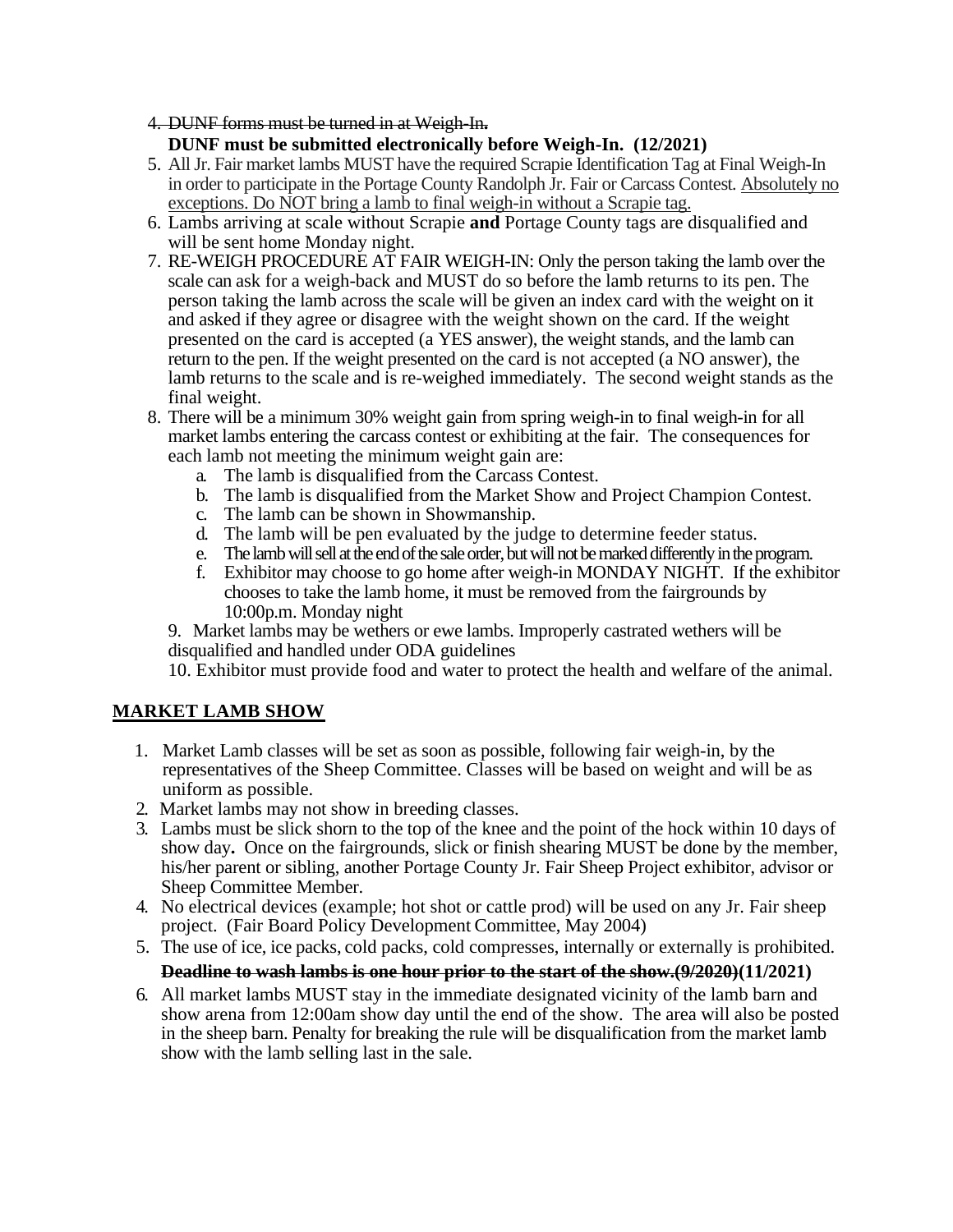7. Procedure for selecting the Top Five Overall Animals: All of the respective class first place animals and the class second place animals enter the ring. From these animals, the judge selects the overall Grand Champion animal. Once the overall Grand Champion animal is selected, the second place animal from that class is asked to enter the ring for evaluation for Reserve Grand Champion overall. This process continues until the Top Five Overall Animals are placed.

**Procedure for selecting the Top Five Overall Market Lambs: All of the respective class first place lambs enter the ring. All second place lambs are on stand-by. The judge selects the overall Grand Champion Lamb from the first place lambs. Once the overall Grand Champion Lamb is selected, the second place lamb from that class enters the ring for evaluation for overall Reserve Champion. This process continues until the Top Five Overall Lambs are placed. (12/2021)**

## A

## **SHEEP SHOWMANSHIP**

1. Exhibitor MUST show their own animal in showmanship unless otherwise approved by the Sheep Committee, prior to the sheep show.

- 2. If an exhibitor is not eligible to bring their lamb to the fair for any reason they cannot show in showmanship.
- 3. Showmanship classes are divided by age, as of January 1 of the current year. Classes will be as even as possible with ideally no more than eight **ten** (12/2021) participants in each class. Classes are set by the Sheep Committee.

4. Novice: For first year lamb exhibitors of any age. This class is intended to be a learning experience for the novice exhibitor. Novice exhibitors will also compete in their own age groups for placings.

5. Showmanship class winners will move up by one age division allowing participants to win each age division only once. If a single participant is in a class, they will stay in their age appropriate class the following year.

6. Champion of Champions: Champion of Champions class will consist of all first place class winners of the current year and the two previous year's Champion of Champions Showman. After winning the Champion of Champions title, the showman will remain in the Champion of Champions class, and not complete in their age group for the next two years, unless they win the title again.

## **PORTAGE COUNTY BORN AND RAISED CLASS**

1. Exhibitor MUST be enrolled in a sheep breeding project by the required 4-H or FFA deadline.

- 2. Exhibitors MUST bring a breeding animal to the fair or make a poster project to display at the fair. The breeding sheep poster project MUST be presented by Monday at 10:00pm.
- 3. Ewe MUST be family owned (member, parents or grandparents) by December 1 of the preceding year of exhibit at the fair.
- 4. Grandparents or parents providing ewe MUST live in Portage County.
- 5. This class will recognize a Champion and Reserve Champion Born and Raised animal. **There will be no change in the sale order as a result of this award.** (12/2021)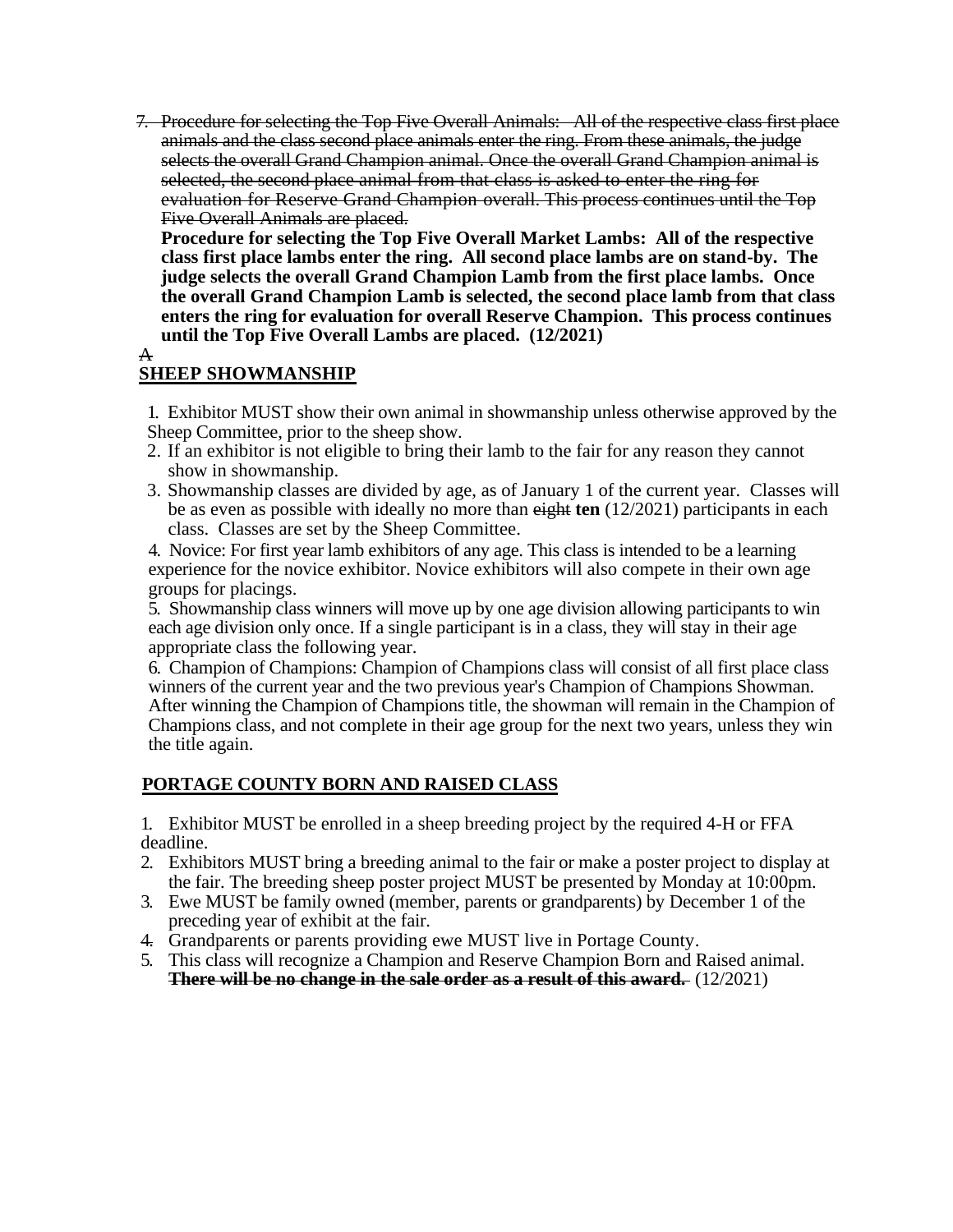## **OUTSTANDING MARKET EXHIBITOR**

- 1. The animal exhibited for this project MUST be selected by 12:00 noon on Wednesday of the fair. This animal will be the animal utilized for showmanship as well as the animal utilized to participate within the market class. You MUST designate the lamb you wish to use for your sheep outstanding market exhibitor according to these guidelines whether you have one or two lambs. Failure to designate your sheep OME animal according to these guidelines will render the Jr. Fair sheep exhibitor ineligible for the OME award.
- 2. There will be two Outstanding Market Exhibitors selected, a Junior (13 and under as of January 1) and a Senior (14 and over as of January 1).
- *3.* Sr. OME and Jr. OME will sell after Reserve Carcass Lamb.

## *Point System*

*Skillathon (120) points* Skillathon will be worth 120 points.

#### *Showmanship (80) points*

| Age Division | $1st$ place | 80 points |
|--------------|-------------|-----------|
|              | $2nd$ place | 78 points |
|              | $3rd$ place | 75 points |
|              | $4th$ place | 71 points |
|              | $5th$ place | 66 points |
|              | All others  | 60 points |

Judge will place 5 places in all classes. Judge will also select 5 places in Show of Showman. Those who receive points in other showmanship classes will not receive any additional points.

#### *Market Class (80) points*

#### Weight Classes

| $1st$ place | 80 points |
|-------------|-----------|
| $2nd$ place | 78 points |
| $3nd$ place | 75 points |
| $4th$ place | 71 points |
| $5th$ place | 66 points |
| All others  | 60 points |

Tie Breaker:Judge will interview exhibitors to break the tie.

# **LAMB CARCASS CONTEST**

- 1. Carcass class is open to any current Jr. Fair participant showing and selling a market lamb at the Portage County Fair.
- 2. One entry per participant.
- 3. The carcass lamb does not have to be designated prior to carcass judging at the fairgrounds.
- 4. All carcass lambs must be shorn within two (2) weeks of carcass date. Animals are to be brought to the fairgrounds clean.
- 5. Animal placing will be 100% on carcass evaluation by the designated judge.
- 6. To be eligible for awards , all carcasses must meet the following minimum standards: